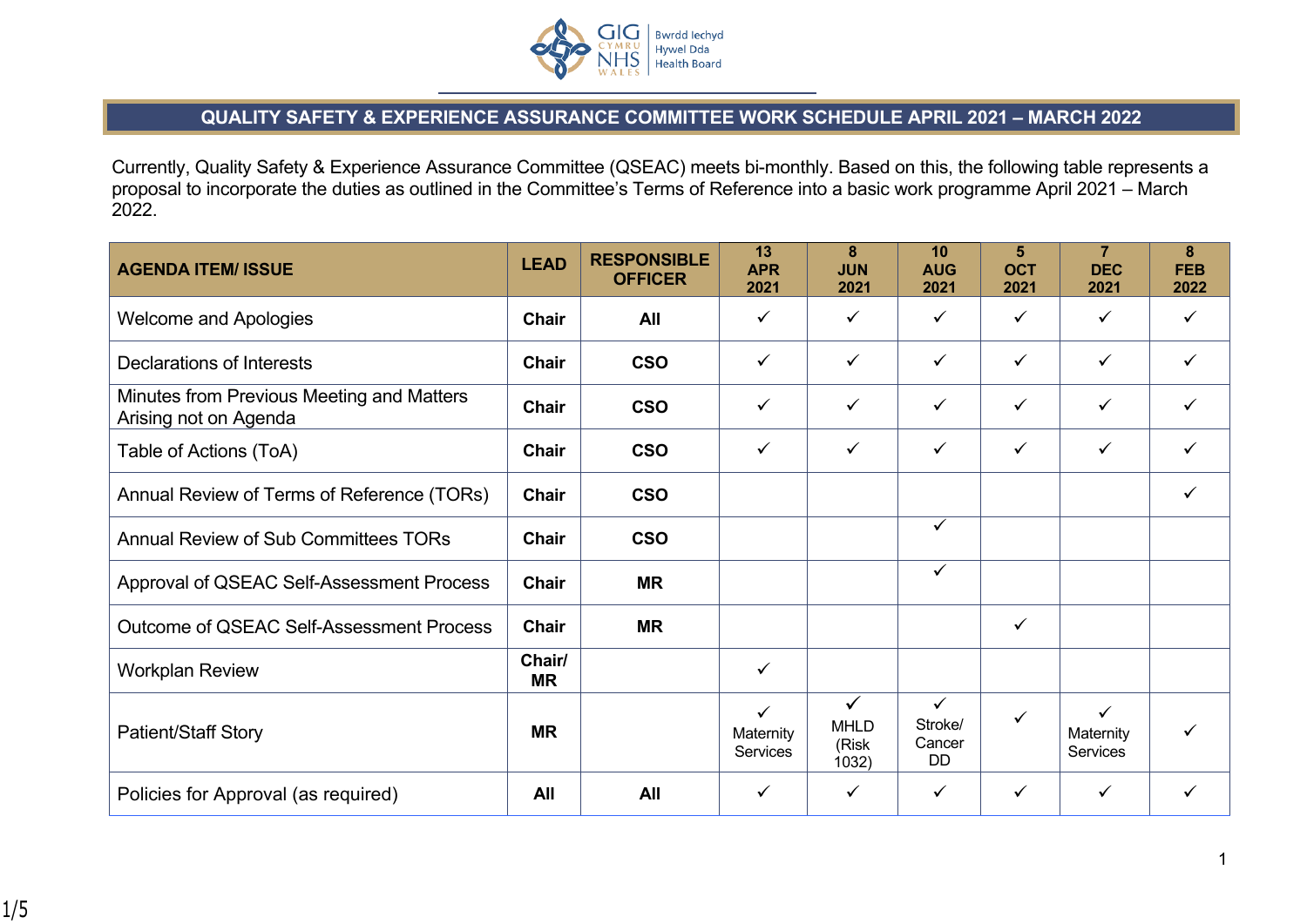| <b>AGENDA ITEM/ ISSUE</b>                                                                                                                                                                                                                                                                                        | <b>LEAD</b>  | <b>RESPONSIBLE</b><br><b>OFFICER</b>            | 13<br><b>APR</b><br>2021                      | 8<br><b>JUN</b><br>2021 | 10<br><b>AUG</b><br>2021                | 5<br><b>OCT</b><br>2021 | $\overline{7}$<br><b>DEC</b><br>2021 | 8<br><b>FEB</b><br>2022                 |
|------------------------------------------------------------------------------------------------------------------------------------------------------------------------------------------------------------------------------------------------------------------------------------------------------------------|--------------|-------------------------------------------------|-----------------------------------------------|-------------------------|-----------------------------------------|-------------------------|--------------------------------------|-----------------------------------------|
| <b>Quality and Safety Assurance Report</b><br>incorporating:<br><b>External Monitoring Final Reports</b><br>Nurse Staffing Levels (Wales) Act Updates<br>(as required)<br><b>Board to Floor Walkabouts</b><br>Claims Management Report - High<br><b>Value/Novel Claims</b><br><b>EQuIP</b> outcomes<br>$\bullet$ | <b>MR</b>    | <b>SP/CS/LOC</b>                                | $\checkmark$                                  | ✓                       | ✓<br><b>WHCs</b>                        | $\checkmark$            | ✓                                    |                                         |
| Nurse Staffing Levels (Wales) Act - Annual<br>Report 2020/21                                                                                                                                                                                                                                                     | <b>MR</b>    | <b>SP/CS</b>                                    | $\checkmark$                                  |                         |                                         |                         |                                      |                                         |
| Nurse Staffing Level (Wales) Act<br>Implementation- Draft 3 year report 2018-21                                                                                                                                                                                                                                  | <b>MR</b>    | <b>SP/CS</b>                                    | $\checkmark$                                  |                         |                                         |                         |                                      |                                         |
| <b>Quality Management System (QMS) Approach</b>                                                                                                                                                                                                                                                                  | <b>MR</b>    | <b>SP/CS</b>                                    |                                               |                         |                                         |                         | ✓                                    |                                         |
| <b>Improving Together Update</b>                                                                                                                                                                                                                                                                                 | <b>MR</b>    | <b>MD/CE</b>                                    |                                               | $\checkmark$            |                                         |                         |                                      |                                         |
| Receive Sub-Committee Update Reports<br>including Risk Register                                                                                                                                                                                                                                                  | <b>MR</b>    | <b>AS/PK/LOC</b>                                | $\overline{\checkmark}$                       | $\overline{\checkmark}$ | $\overline{\checkmark}$                 | $\checkmark$            | $\checkmark$                         | ✓                                       |
| Operational Group Updates - each group will<br>present a report twice a year.                                                                                                                                                                                                                                    | <b>MR</b>    | <b>SP/SD/PK/JPJ</b>                             | $\checkmark$<br>IP&C                          | $\checkmark$<br>SG      | $\checkmark$<br><b>ECP</b><br><b>MM</b> |                         | $\checkmark$<br>SG<br>IP&C           | $\checkmark$<br><b>MM</b><br><b>ECP</b> |
| <b>Annual Report on Committee's Activity</b>                                                                                                                                                                                                                                                                     | <b>AL/MR</b> | <b>SP/All</b>                                   | $\checkmark$ (via<br><b>Chairs</b><br>Action) |                         |                                         |                         |                                      |                                         |
| Annual Report on Sub-Committee's activity for<br>incorporating into QSEAC's Annual Report                                                                                                                                                                                                                        | <b>MR</b>    | <b>AS/JPJ/SD/</b><br>LC/SP/<br><b>LOC/LG/PK</b> | $\checkmark$                                  |                         |                                         |                         |                                      |                                         |
| Corporate Risks Assigned to QSEAC (including<br>new corporate risks assigned to QSEAC in light<br>of COVID-19                                                                                                                                                                                                    | <b>MR</b>    | <b>ChB</b>                                      |                                               | ✓                       |                                         | $\checkmark$            |                                      |                                         |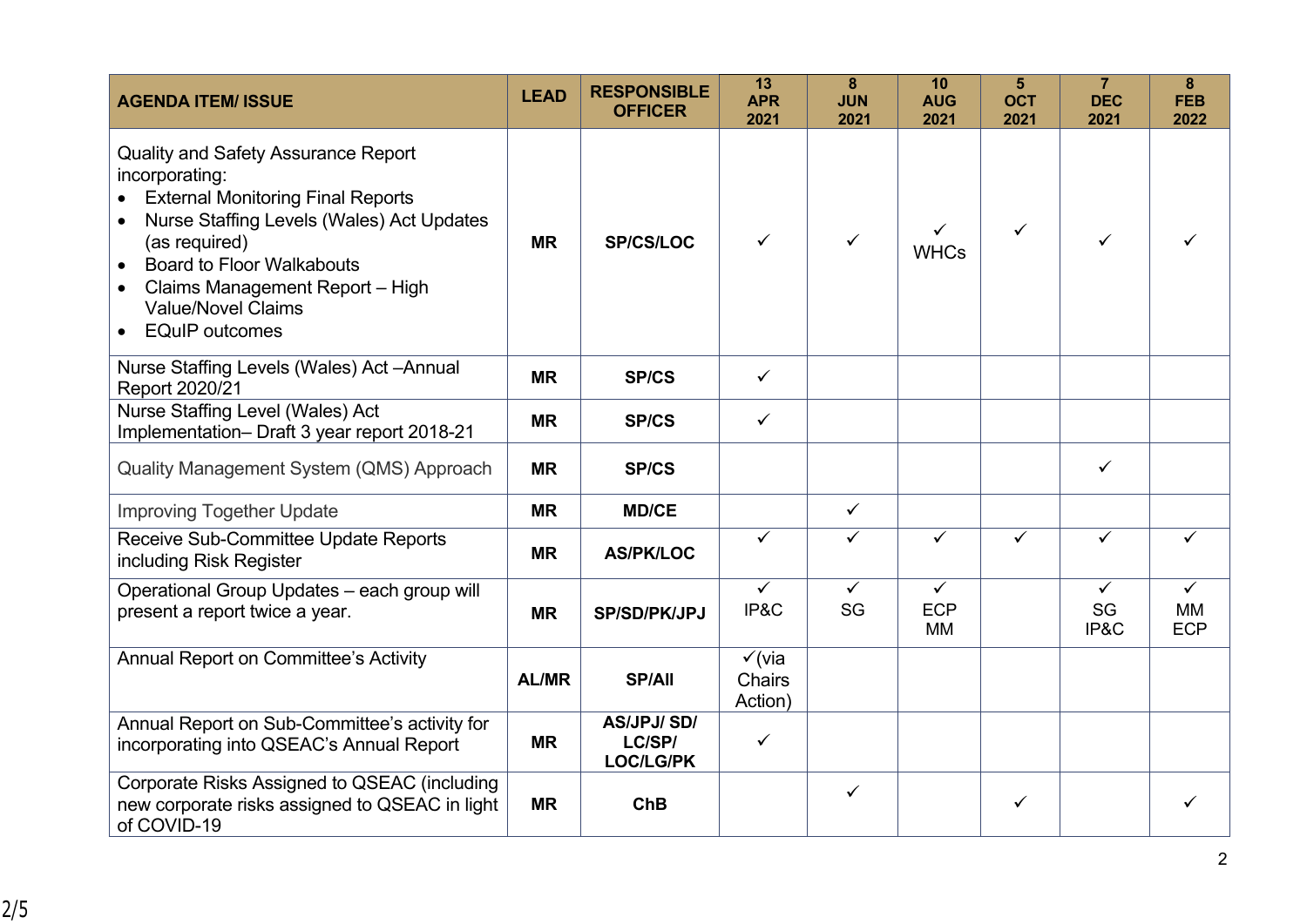| <b>AGENDA ITEM/ ISSUE</b>                                                                                                                                      | <b>LEAD</b>  | <b>RESPONSIBLE</b><br><b>OFFICER</b> | 13<br><b>APR</b><br>2021 | 8<br><b>JUN</b><br>2021 | 10<br><b>AUG</b><br>2021 | 5<br><b>OCT</b><br>2021                   | $\overline{7}$<br><b>DEC</b><br>2021 | 8<br><b>FEB</b><br>2022 |
|----------------------------------------------------------------------------------------------------------------------------------------------------------------|--------------|--------------------------------------|--------------------------|-------------------------|--------------------------|-------------------------------------------|--------------------------------------|-------------------------|
| Update on Single Point of Contact                                                                                                                              | <b>MR</b>    | <b>MD</b>                            | $\checkmark$             |                         |                          |                                           |                                      |                         |
| Update on Risk 129                                                                                                                                             | <b>JP/AC</b> | <b>AC</b>                            | $\checkmark$             |                         |                          | $\checkmark$                              |                                      |                         |
| Update on Risk 1032 (Mental Health and<br><b>Learning Disabilities)</b>                                                                                        | <b>AC</b>    |                                      |                          | $\checkmark$            |                          | $\checkmark$<br>Including<br><b>CAMHS</b> |                                      |                         |
| Deep Dive Report on Cancer (Risk 633: Ability<br>to meet the 75% target for waiting times for<br>2020/21 for the new Single Cancer Pathway -<br>Risk Score 12) | <b>AC</b>    | <b>KJ</b>                            |                          |                         | $\checkmark$             |                                           |                                      |                         |
| Deep Dive Report on Stroke                                                                                                                                     | <b>AC</b>    | <b>AS</b>                            |                          |                         | $\checkmark$             |                                           |                                      |                         |
| Deep Dive on Falls Management                                                                                                                                  | <b>MR</b>    | <b>MD</b>                            |                          |                         |                          |                                           |                                      |                         |
| Health Board Winter Plan 2021/22 (including<br>DTOC)                                                                                                           | <b>AC</b>    | <b>KJ</b>                            |                          |                         |                          | $\checkmark$                              |                                      |                         |
| <b>Accessing Emergency Specialist Spinal</b><br><b>Services</b>                                                                                                | <b>MR</b>    | <b>SP</b>                            |                          |                         | $\checkmark$             |                                           |                                      |                         |
| <b>Clinical Audit Update</b>                                                                                                                                   | <b>MD</b>    | <b>IB</b>                            |                          |                         | $\checkmark$             |                                           |                                      | ✓                       |
| Health & Care Standards Fundamentals of<br>Care Audit 2019                                                                                                     | <b>MR</b>    | <b>MR</b>                            |                          |                         |                          |                                           | ✓                                    |                         |
| <b>Scheduled Care Update</b>                                                                                                                                   | <b>PK</b>    | <b>JE</b>                            |                          |                         |                          | $\checkmark$                              |                                      |                         |
| <b>Field Hospitals Evaluation</b>                                                                                                                              | <b>AC</b>    |                                      |                          |                         |                          | $\checkmark$                              |                                      |                         |
| Mortality Review and Nosocomial COVID work                                                                                                                     | <b>PK</b>    | <b>JE/SG</b>                         |                          |                         |                          | ✓                                         |                                      |                         |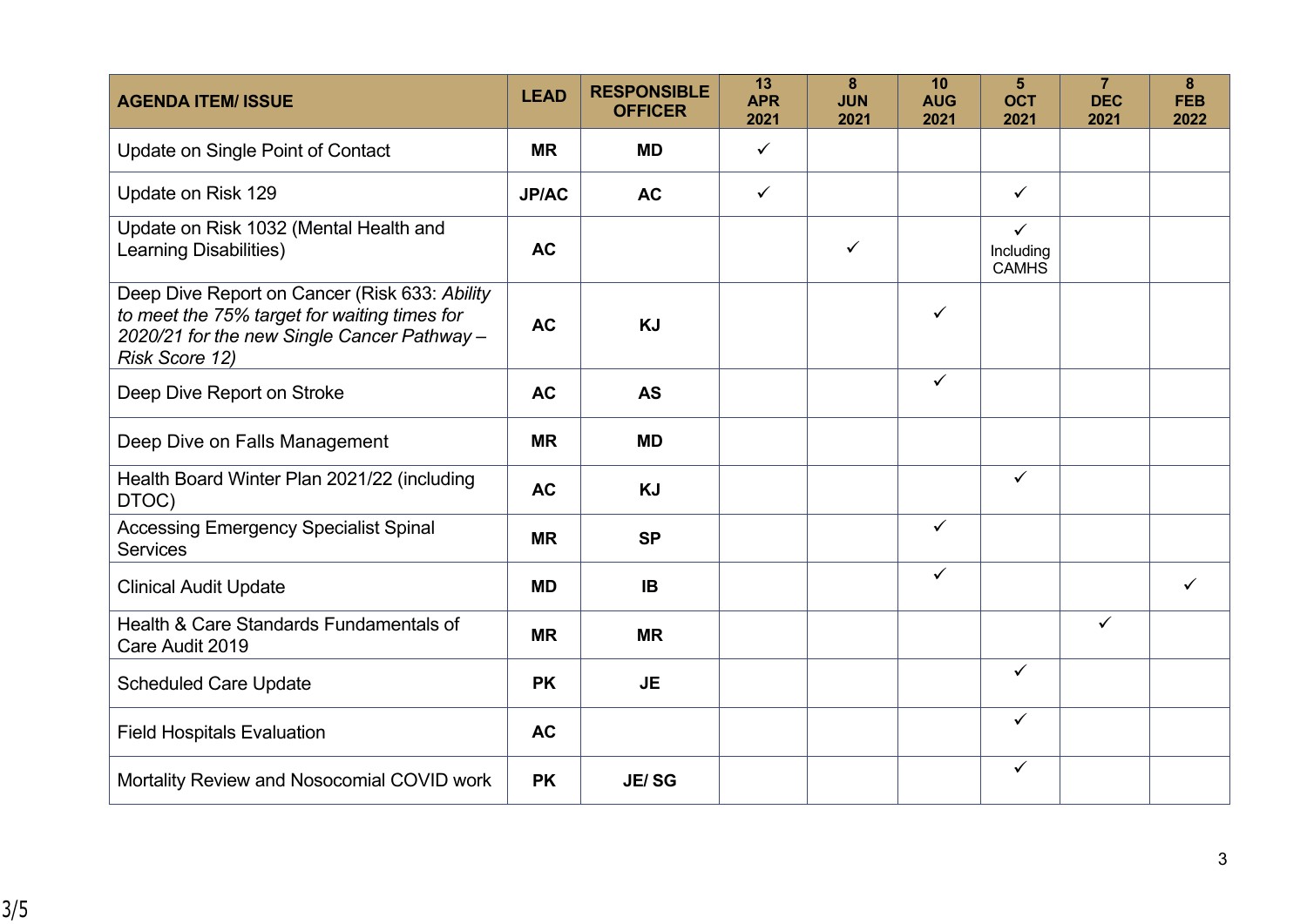| <b>AGENDA ITEM/ ISSUE</b>                                                                                                                              | <b>LEAD</b>  | <b>RESPONSIBLE</b><br><b>OFFICER</b> | 13<br><b>APR</b><br>2021      | 8<br><b>JUN</b><br>2021 | 10<br><b>AUG</b><br>2021 | 5<br><b>OCT</b><br>2021 | $\overline{7}$<br><b>DEC</b><br>2021 | 8<br><b>FEB</b><br>2022 |
|--------------------------------------------------------------------------------------------------------------------------------------------------------|--------------|--------------------------------------|-------------------------------|-------------------------|--------------------------|-------------------------|--------------------------------------|-------------------------|
| Update on COVID-19 Related Activity                                                                                                                    | <b>MR</b>    | <b>MR/ RJ/ AS</b>                    |                               | $\checkmark$            | $\checkmark$             | $\checkmark$            | $\checkmark$                         | $\checkmark$            |
| Hospital Acquired thrombosis (HAT)<br><b>Improvement Plan and All-Wales</b><br>Thromboprophylaxis [Date tbc]                                           | <b>MR</b>    | <b>SG/MD</b>                         |                               |                         |                          |                         |                                      |                         |
| Director of Public Health Report                                                                                                                       | <b>RJ</b>    | <b>RJ</b>                            |                               |                         |                          | $\checkmark$            |                                      |                         |
| Welsh Ambulance NHS Trust (WAST)                                                                                                                       | <b>AC/MR</b> |                                      |                               |                         |                          | $\checkmark$            |                                      |                         |
| Children's Services 3 Year Plan                                                                                                                        | <b>AC</b>    | <b>AC</b>                            |                               | ✓                       |                          |                         |                                      |                         |
| Nurse Staffing Levels (Wales) Act 2016<br>Draft Annual Report 2020/21<br>Draft 3 Year Report 2018-21<br><b>Extension to Paediatric Inpatient Wards</b> | <b>MR</b>    | <b>CH</b>                            | ✓<br>✓                        |                         |                          |                         |                                      |                         |
| <b>Internal Audit Report</b><br>Q&S Governance<br><b>Health and Care Standards</b><br><b>Closure of Actions</b>                                        | <b>MR</b>    | <b>MR</b>                            | $\checkmark$<br>(For<br>Info) |                         |                          |                         |                                      |                         |
| <b>Commissioning for Quality Outcomes</b>                                                                                                              | <b>AC</b>    | <b>SA</b>                            |                               | ✓                       |                          |                         | $\checkmark$                         |                         |
| Response to the National Audit of Care at the<br>End of Life (NACEL)                                                                                   | <b>JP</b>    | <b>AE/JH</b>                         |                               | ✓                       |                          |                         | ✓                                    |                         |
|                                                                                                                                                        |              |                                      |                               |                         |                          |                         |                                      |                         |
| Agenda setting meeting with Chair and Exec<br>Lead to include discussion on deep dives on<br>new risks (at least 6 weeks before the meeting)           | <b>CSO</b>   | <b>CSO</b>                           | $\checkmark$                  | $\checkmark$            | $\checkmark$             | $\checkmark$            | $\checkmark$                         | ✓                       |
| Draft agenda to go to Executive Team prior to<br>being issued.                                                                                         | <b>CSO</b>   | <b>CSO</b>                           | $\checkmark$                  | $\checkmark$            | $\checkmark$             | $\checkmark$            | $\checkmark$                         | ✓                       |
| Call for papers (at least 4 weeks before the<br>meeting to receive papers at least 14 days                                                             | <b>CSO</b>   | <b>CSO</b>                           | $\checkmark$                  | ✓                       | $\checkmark$             | $\checkmark$            | ✓                                    | ✓                       |